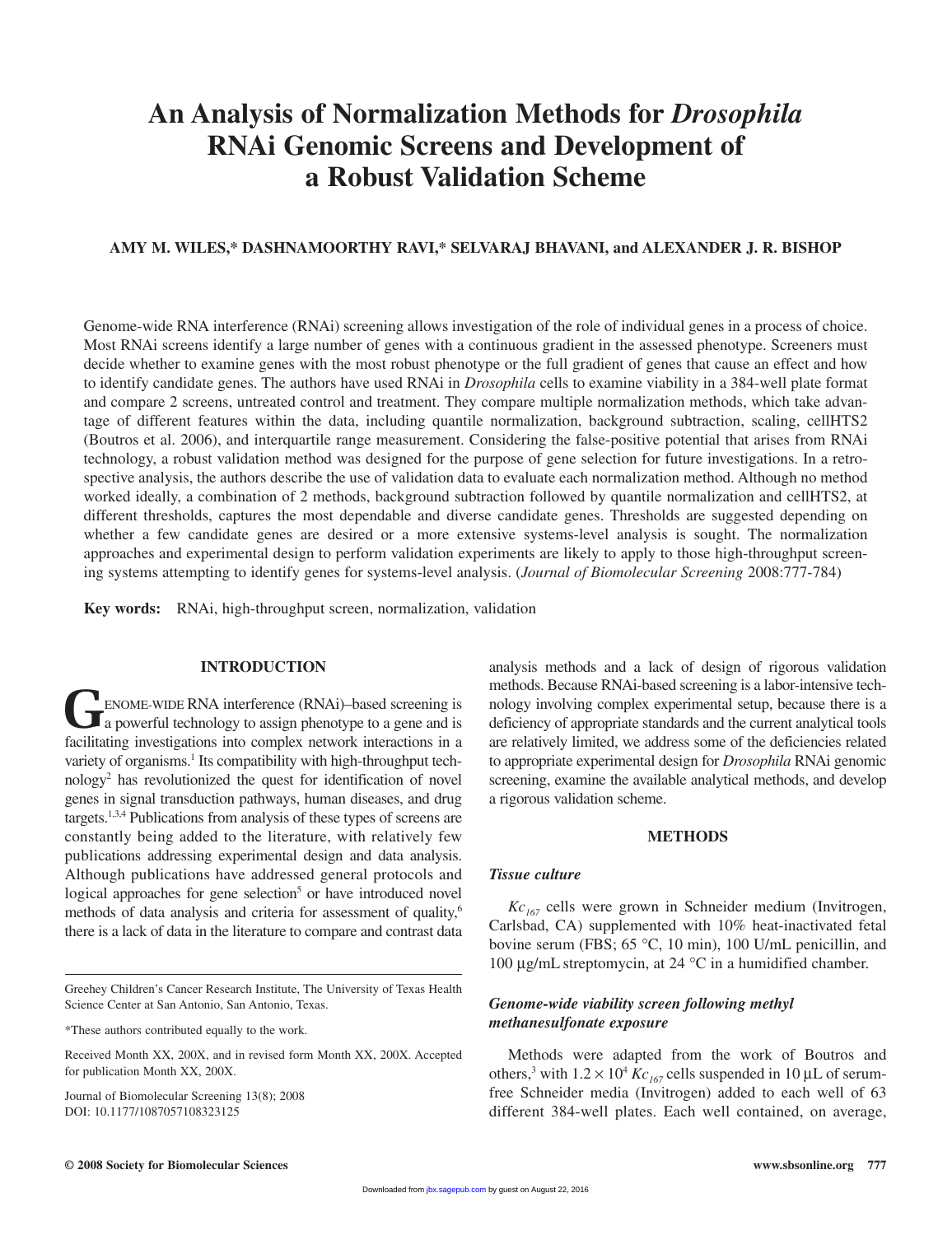$0.05 \mu$ g (0.01-0.43 μg) of a double-stranded (ds) RNA, with 22,915 individual dsRNA represented in the whole library (original *Drosophila* RNAi Screening Center [DRSC] library). One hour at 24 °C allowed phagocytic uptake of the dsRNA, then 20 μL of serum containing medium (15% heat-inactivated FBS) was added and the plates incubated for a further 72 h. Medium was exchanged for 40 μL of fresh serum containing medium (10% heat-inactivated FBS), with or without 0.004% (w/v) methyl methanesulfonate (MMS; Sigma-Aldrich, St. Louis, MO). Following an additional 72 h incubation, medium was removed and the number of viable cells assessed using prediluted Celltitre-Glo (Promega, Madison, WI) per the manufacturer's instructions and an Analyst GT Reader (Molecular Devices, Sunnyvale, CA). Screens were performed in duplicate, with the replicate screen initiated on a different day.

#### *Data analysis of library screen*

It was assumed that the majority of the dsRNA on any one plate did not have any significant effect on viability; thus, the median value of each plate was used for all normalization methods. Five different normalization methods were applied to the data, with 2 additional normalizations conducted by combining different methods.

#### *Background subtraction and scaling*

Background luminescence for each plate was calculated based on the median value of the plate and the value obtained for the well containing dsRNA targeting Thread (Th; CG12284), an antiapoptotic gene. This positive control is present in well B02 of each library plate provided by the DRSC and consistently results in a loss of cell viability. For background subtraction, the luminescence value of the well containing Th was subtracted from the value of each other well in the plate. If after normalization the value was negative, the normalized value was set to zero.

Data were scaled as follows. For untreated plates, the median value  $(m_{untr})$  of each plate was assumed to be equivalent to 100% viability plus background (0% viability), and Thread (Th<sub>untrt</sub>) was assumed to be equivalent to 40% viability plus background. The 100% viability  $(100\%_{untr})$  was then calculated for each plate by

$$
100\%_{\text{untrt}} = \frac{m_{\text{untrt}} - Th_{\text{untrt}}}{0.6}.
$$
 (1)

And 0% viability (0% $_{\text{untr}}$ ) was calculated for each plate by

$$
0\%_{\text{untrt}} = m_{\text{untrt}} - 100\%_{\text{untrt}}.\tag{2}
$$

Well values for each plate  $(wv_{untr})$  were then corrected for background and normalized to  $100\%$  viability (wv<sub>untrt norm</sub>) by

$$
wv_{\text{untrt\_norm}} = \frac{wv_{\text{untrt}} - 0\%_{\text{untrt}}}{100\%_{\text{untrt}}}. \tag{3}
$$

Similarly, for the plates treated with MMS, the median value of the plate  $(m<sub>MMS</sub>)$  was assumed to be equivalent to 65% viability of untreated cells and Thread (Th<sub>MMS</sub>) was to 30% viability of untreated cells, based on an examination of the actual cell number after treatment in other experiments (data not shown). The calculated 100% viability in the absence of MMS treatment (100 $\%_{MMS}$ ) was calculated by

$$
100\%_{\rm MMS} = \frac{m_{\rm MMS} - Th_{\rm MMS}}{0.3}.
$$
 (4)

And 0% viability (0%  $_{MMS}$ ) was calculated by

$$
0\%_{MMS} = m_{MMS} - (0.6 \cdot 100\%_{MMS}).
$$
\n(5)

Well values for each MMS exposed plate  $(wv<sub>MMS</sub>)$  were then corrected for background and normalized to the calculated 100% viability (wv<sub>MMS\_norm</sub>) by

$$
wv_{MMS\_norm} = \frac{wv_{MMS} - 0\%_{MMS}}{100\%_{MMS}}.\t(6)
$$

These data were either examined by themselves or then further normalized to account for interplate variation by quantile normalization.

# *cellHTS2*

The R package cellHTS2<sup>6</sup> designed for RNAi genome-wide screen analysis was employed with the per-plate normalization function normalizePlates set to median and the summary function set to mean. Z scores were obtained, and the difference between z scores of treatment and control were determined in order to rank genes. Only 2 replicates of each plate were used in this analysis.

#### *Interquartile range normalization*

The interquartile range (IQR) is the difference between the 1st and 3rd quartiles of a data set. The IQR was used to measure the difference of each well value from the median for each plate.7 This method is insensitive to the presence of outliers in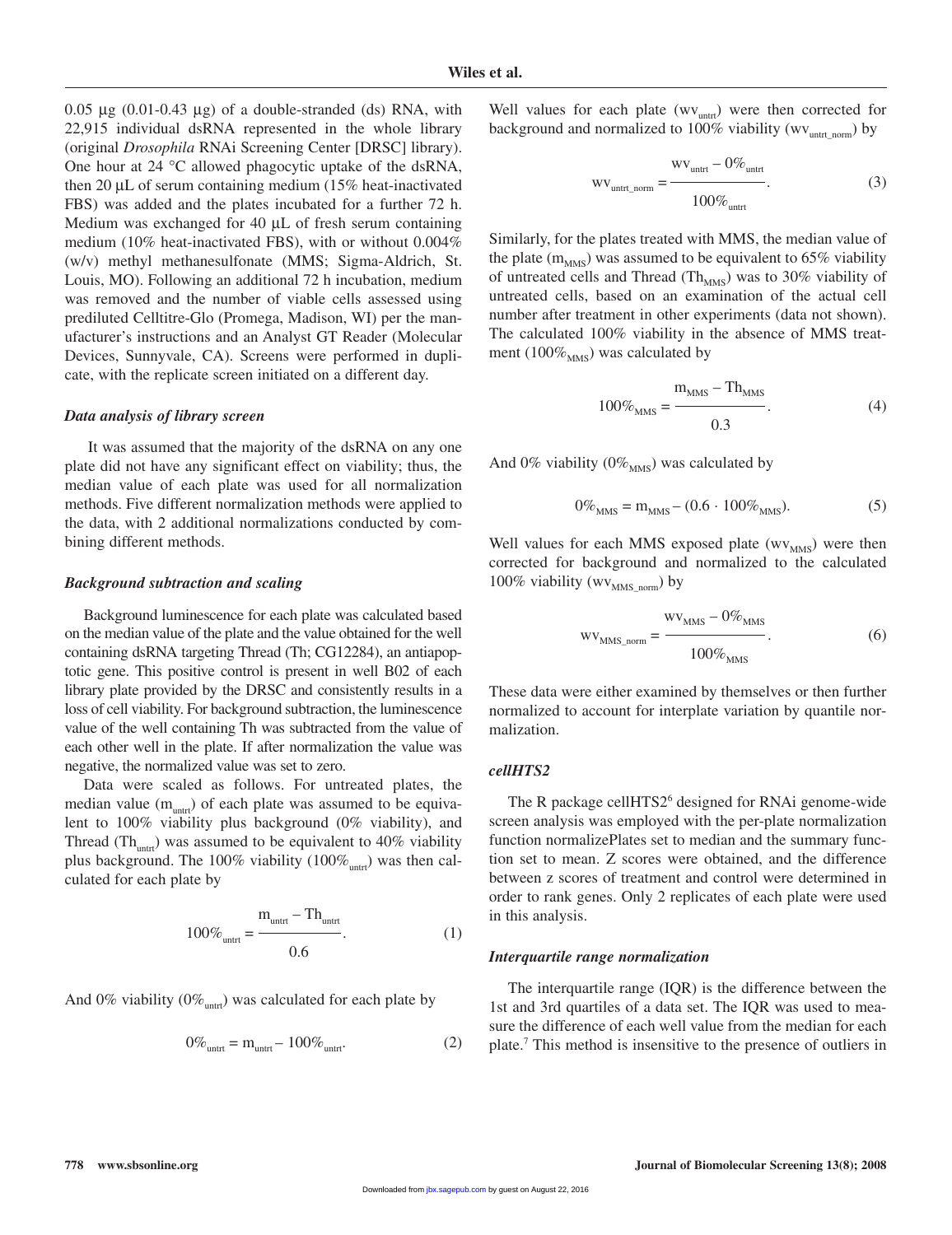the data set. Genes were ranked by the difference between the IQR measurements of treatment and control.

#### *Quantile normalization*

Quantile normalization $\delta$  is based on comparing quantiles between data sets, with no special allowance for outliers. Each of the 63 plate types was quantile normalized between replicates of untreated and between replicates of MMS treatment, with usually 2 replicates in each group. Following quantile normalization, "M," the moderated t statistic in  $log<sub>2</sub>$  fold change, was calculated for each well by which genes were ranked. This resulted in the moderation of well values across genes and shrunk toward a common value using a Bayesian model. This is therefore a log-odds Bayesian statistic that a gene differentially affects viability.<sup>9</sup>

## *Background normalizations combined with quantile normalization*

To improve normalization by quantile normalization, background subtraction and scaling were applied to the data before normalization. Two new sets of normalized data were generated: background subtraction followed by quantile normalization (BSQN) and scaling followed by quantile normalization (SQN). Our scaling method followed by quantile normalization is very similar to robust multichip average  $(RMA)$  analysis, $8$  which is a standard for microarray analysis. Neither background subtraction nor scaling had an effect on IQR measurement. CellHTS2 includes its own background correction method.

## *Production of dsRNA*

DsRNA was produced similarly to that previously described,<sup>5</sup> with the following exceptions: Primer sequences were obtained from the DRSC for amplicons to be validated, and oligonucleotides were purchased from Invitrogen (Carlsbad, CA). Primers contain the T7 promoter sequence at their 5′ end to allow in vitro transcription. RNA from adult *Drosophila* was reverse transcribed using the Impromp-II Reverse Transcriptase system (Promega) to produce cDNA. This cDNA was amplified with amplicon-specific primers and Taq polymerase (Roche, Indianapolis, IN) using conditions previously described.<sup>5</sup> Products were resolved by agarose gel and gel purified using a 96-well gel isolation kit custom made by Invitrogen. A 2nd round of PCR using the same ampliconspecific primers was conducted to increase the amplification. In vitro transcription was then performed using the T7 Ribomax Express RNAi system (Promega), and the dsRNA product was purified using Millipore nucleic acid filter plates and recovered in 10 mM Tris HCl (pH 7.0). The resuspended product was quantified using a Spectramax M5 spectrophotometer (Molecular Devices). The concentration of dsRNA was adjusted to 0.08 μg/μL, the quality of which was verified by agarose gel resolution.

## *Validation analysis*

For validations, experiments were performed as described, $5$  with the following modifications: dsRNA was created in template 96-well plates and aliquoted into 4 distributed wells of a 384-well plate at a final quantity of 0.4 μg using a Precision XS robot (BioTek, Winooski,VT). A distributed pattern was chosen to reduce plate location effects. Control dsRNA was included on each plate, including 4 wells with dsRNA against Th to demonstrate the function of dsRNA knockdown; 40 wells of nontargeting dsRNA against luciferase (Luc) to provide a control for the presence of dsRNA; 4 wells of dsRNA targeting GCLc, a gene required for viability following MMS exposure, as a positive control for treatment; and 4 wells containing a high level of MMS (0.12% w/v) resulting in 99% cell death to determine the background luminescence in the absence of any viable cells. Methyl methanesulfonate exposure and control experiments were performed in separate plates.

Luminescence values for each well were scaled similarly to the screen data, except the value for high MMS was used as 0%. For data analysis, scaled well values were normalized by dividing by the median of scaled Luc values, where  $w_{norm}$  is the normalized well value and  $m_v$  is the median Luc value:

$$
wv_{norm} = \frac{wv_s}{mlv_s}.
$$
 (7)

To determine whether there is a difference between control and treatment, *t*-tests (2 tailed, type 2) were performed between normalized quadruplicates. In RNAi-based screens, however, removal of certain genes can result in decreased viability without any treatment (e.g., Th). To account for reduced cell number under these circumstances and to determine if the reduced viability is significantly different from the expected 65% viability following MMS exposure, a 2nd *t*-test (2 tailed, type 2) was performed on percentage control viability (PCV) for each targeting dsRNA against the PCV of Luc. From this, significant hits were selected using a difference denoting death (i.e., 55% or less viability compared with Luc).

The normalized quadruplicate data set for each dsRNA experiment was used to perform a *t-*test for comparing untreated cells against MMS treatment to determine the significance. To determine PCV, the cell density from the experimental wells was calculated as follows, where ECV is the estimated control viability, EMV is the estimated MMS viability,  $cwv_{norm}$  is the control well value, and  $m_{W_{norm}}$  is the MMS well value:

 $100$ 

$$
ECV = 100 \cdot cwv_{norm} \tag{8}
$$

$$
EMV = 65 \cdot m w v_{norm}
$$
 (9)

$$
PCV = \frac{100}{ECV} \cdot EMV.
$$
 (10)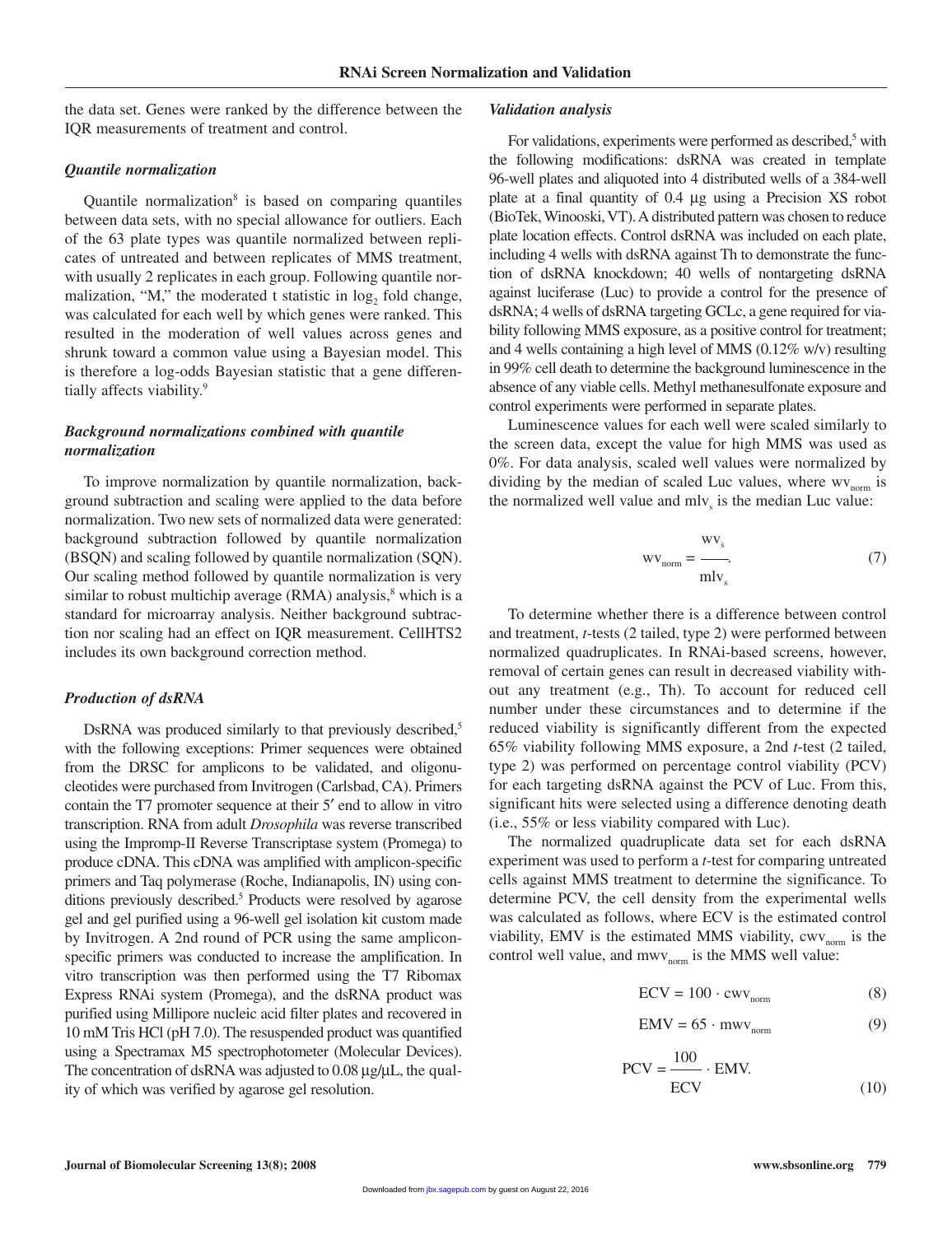Using the PCV for MMS treatment, a 2nd *t*-test was performed to determine the significant difference between the PCV for each dsRNA against PCV with Luc dsRNA. A significant effect was deemed for any dsRNA that, following MMS treatment, resulted in 55% or less viability compared with 65% PCV with Luc dsRNA, with significance being *p* < 0.001. High confidence positives were those with significant *p*-values after both *t*-tests, whereas dsRNA with a significant *p*-value by only 1 of the *t*-tests was considered positive with moderate confidence.

# *Comparison of screen normalization methods using validated data*

Receiver operating characteristic (ROC) curve analysis was performed and graphs generated using STATA (StataCorp LP, College Station, TX).

## **RESULTS AND DISCUSSION**

Use of genome-wide RNAi has become an important strategy to investigate functional genomics. The reliability of data generated from such genome-wide screens, however, is suspect because of confounding variables, such as the dynamic range and variation in the data, biological variations in the effectiveness of RNAi, and other physical constraints associated with the experimental setup, $10$  which often causes significant problems for the screeners when choosing the appropriate statistical method for analysis. Although several statistical parameters for the analysis of a high-throughput RNAi screen have been published, $6,10-12$  the applicability of these statistical methods depends on the experimental setup of the screen, which could vary among screening centers and could depend on the experimental output. Here we describe a strategy using a combination of normalization and analysis methods to improve the selection of a large number of genes as well a robust design for experimental validation of these genes for prospective studies.

We have used a *Drosophila* genomic library of dsRNA to determine the genes required for viability when exposed to MMS. This was done by comparing the data derived from RNAi viability screens performed with MMS treatment to that performed without treatment (see **supplemental Table 1** at http://jbx.sagepub.com/supplemental/) or normalized and validated data (**supplemental Table 2**, also available at www.flyrnai .org and at gccri.uthscsa.edu/ABPublished\_Data.asp). To determine which of these genes was required after treatment, we devised a validation scheme to confirm the authenticity of 806 dsRNA as conferring reduced viability after treatment, corresponding to 835 wells in the original library. We then compared several normalization strategies to determine the ability of each method to predict those dsRNA that actually validate as having an effect on viability. This article describes novel usage of established normalization methodologies; none of these methods except cellHTS2 has previously been applied to

RNAi screens. We have then adapted these methods to conduct an original cross-screen comparison of our continuous data to examine those genes required for viability after a damaging treatment.

RNAi genomic screens are performed in 384-well plates, with each well containing a dsRNA targeting a single gene; with the 1st DRSC dsRNA library, 63 such plates are used to screen the entire genome. The labor-intensive preparative procedures and costs involved in both the library production and the screening procedures limit the number of biological replicates for any particular experiment. With only 2 replicate plates available from the DRSC for any 1 screen, variability in the results obtained is of significant concern. Intraplate variations arise because of physical constraints of the plate; edge effects can result from both evaporation at the edge and differences in fluorescent or luminescent signal bleed through from neighboring wells. Interplate variations tend to occur because of the sheer volume of plates required for the experiments and the time and effort required in their processing. As such, the performance of biological replicates often occurs at different times, especially when conducting cross-screen comparisons—this may cause variability because of the use of different batches of reagent or cells. These problems are further compounded by inconsistencies in the concentration of dsRNA present in each well and a lack of knowledge regarding the requirement for effective concentration of dsRNA to achieve complete knock down of their respective target genes. Irrespective, the data generated from RNAi screens have led to significant advancements in science.<sup>1</sup> To obtain the highest quality data from these genome-wide screens, we have attempted several different normalization methods either designed specifically for RNAi screens or borrowed from genome-wide expression analysis tools. Genes selected from these analyses were subjected to a robust validation methodology both to confirm the selection for future analyses and to examine the quality of the data normalization methods. We have applied several stringent criteria in the validation experiments to reduce the variations observed in the original screen and embedded controls that can be used to normalize experiments and to monitor their quality.

## *Experimental setup of screen and validation*

To evaluate normalization methods, we analyzed the validation experiments to correctly identify true-positives and -negatives. Here, we validated the same dsRNA as was tested in the original screen to analyze screen normalization methods. Correct validation for genes identified as affecting the phenotype of interest, however, should be done with a dsRNA targeting a different site on the mRNA.

Validation experiments were performed using the same dsRNA amplicon present in the original genome-wide screen. Unlike the original DRSC library, which had an average of about 0.05 μg dsRNA per well with a range up to about 0.43 μg (DRSC, personal communication), we used a normalized concentration of dsRNA,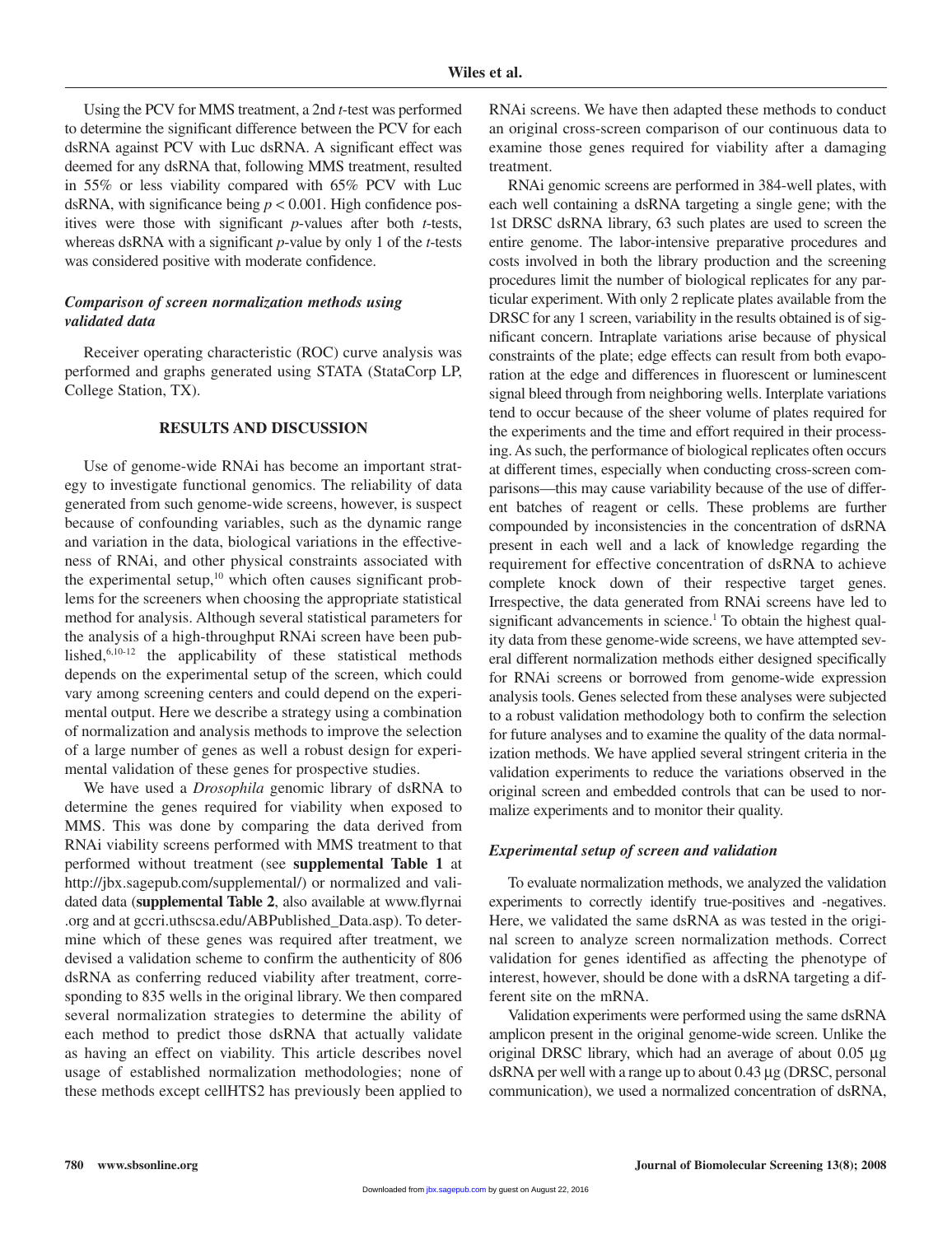

**FIG. 1.** Arrangement and analysis of validation experiments. (**A**) Ratio of viability of cells with double-stranded (ds) RNA targeting GCLc normalized to cells with nontargeting dsRNA against luciferase (luc), with and without methyl methanesulfonate (MMS) treatment. Concentrations of dsRNA targeting GCLc were 0.05 μg (blue), 0.15 μg (red), and 0.45 μg (green) per well. Error bars are standard deviation for quadruplicates. (**B**) Layouts of the 96-well stock plate and 384-well assay plate. Unique dsRNA is filled gray, with 8 of these labeled *A* through *H* and colored. Controls of dsRNA against luciferase (Luc, green), Thread (Th, light blue), and GCLc (orange) are also indicated. The black wells are empty. In the stock plate, each dsRNA is represented only once, except dsRNA targeting Luc. The assay plate is aliquoted using a robot with an 8-channel pipettor, and it is composed of 4 copies of the stock plate, with a distributed pattern to reduce edge effects (notice the positioning of dsRNA A through H; this pattern is continued for all gray [unique] dsRNA). In the assay plate, a high concentration of MMS is added to the empty well. (**C**) Ratio of viability of embedded controls in assay plates, with (red) and without (blue) MMS treatment, normalized to the median Luc value for each plate. Error bars are standard deviation for 40 replicates (Luc) or quadruplicates (high MMS, Th, and GCLc).

0.4 μg dsRNA per well, to eliminate false-negatives due to incomplete knock down. This concentration was chosen based on that needed to achieve an effect on viability after MMS treatment after knock down of GCLc, a gene required after MMS (**Fig. 1A**). The concentration of 0.45 μg per well provided the maximum effect on viability, whereas the lower concentrations did not, presumably because of incomplete knock down. With a high level of dsRNA and a consistent concentration in every well, complete knock down is ensured for almost every gene targeted.

The original genome-wide RNAi screen available from the DRSC is provided only in duplicate, with each dsRNA unique on each plate. In our validation method, control and MMS treatment were performed simultaneously with quadruplicates of dsRNA present in the same plate, to lessen effects due to variation between biological replicates and to avoid interplate variation (**Fig. 1B**). In addition, in an attempt to alleviate variation due to

edge effects, validation experiments were set up with the quadruplicate dsRNA arranged in a distributed pattern within the plate (**Fig. 1B**). The pattern is limited by the physical constraints of the robotics used but was designed so that a single dsRNA would never be located at the edge in every instance.

Decreased cell growth in wells located on the edges of the plate is due to excessive evaporation of media and can result in edge effects. Despite maintaining 384-well plates in a humidified container, such edge effects are especially severe in plates located on top of a plate stack. These edge effects can be diminished by placing either plates containing water or wet paper towels on top of the stack.

We included several controls in our validation experiments (**Fig. 1B**). For viability assays, the DRSC screening plates provide the positive control of dsRNA targeting the antiapoptotic gene Th, but it is in well B02, near the outside of the plate. As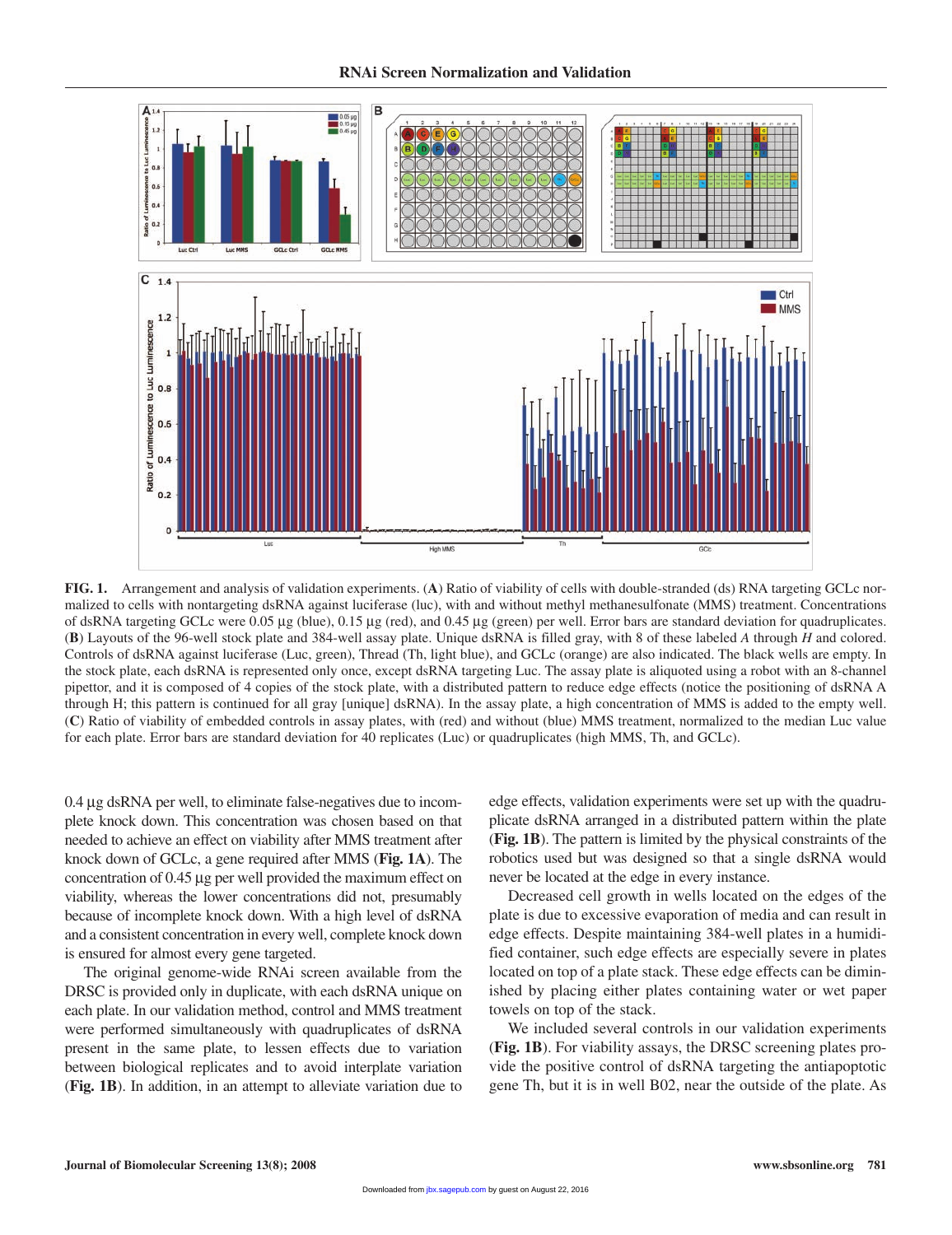a negative control, dsRNA against GFP, not present in the *Drosophila* genome, is provided in well A02, on the plate edge. We found that this dsRNA against GFP had an effect after MMS treatment (data not shown) and discovered that the dsRNA had possible off targets (data not shown). We therefore designed dsRNA against another gene not present in the genome, luciferase (Luc), to be used as a nontargeting control. To confidently normalize the plates to a dsRNA standard with truly no effect, dsRNA against Luc was included in 40 wells of each plate. To ensure the presence and functionality of dsRNA knock down, dsRNA targeting Th also was included. It should be noted that we observed that dsRNA against Th did not result in the death of all cells (albeit it was most often the lowest luminescence value on the plate) and that the dsRNA to Th also resulted in increased sensitivity to MMS treatment. Because Th is inconsistent between control and treatment, it is not well suited for correction of background. Therefore, to normalize the plates to true background, a quadruplicate control of a high dose of MMS, sufficient to kill all cells, was embedded in the plate. We also included the positive control for treatment of dsRNA targeting GCLc, a gene that is not required for viability itself but is required after MMS treatment (**Fig. 1A**).

#### *Quality metrics of validation experiments*

In the comparison of Luc dsRNA negative control values with high MMS positive control values from 17 different plates assayed on different days, the  $Z$  factor<sup>13</sup> was calculated to be 0.705. In addition, Luc dsRNA used in validation normalization had less than 10% standard deviation in untreated plates, whereas the MMS-exposed plates for the same target dsRNA resulted in less than 20% standard deviation. Employing the described plate layout to decrease interplate variation was successful, as can be seen (**Fig. 1C**). The background luminescence values obtained from the wells with high MMS were minimal and consistent across multiple plates. Wells containing dsRNA against the positive control Th and against the experimental control GCLc were also consistent across plates. Standard deviations are greater following normalization because data were divided by the median of Luc dsRNA values, whereas the observed standard deviation using raw values within any plate were far less (data not shown). By reducing interplate and intraplate variation and normalizing to a large number of negative controls, results are more consistent and reliable.

#### *Comparison of normalization methods*

Genes that were confirmed from the validation experiments were used for a retrospective analysis comparing screen analysis methods. Seven methods of normalization or combination of normalizations were employed to normalize for interplate variation: background subtraction, scaling, cellHTS2, IQR measurement, quantile normalization, BSQN, and SQN. The data were subsequently compared between treatments to provide scores to rank genes required for viability; in each case, the normalized value for untreated control was subtracted from the normalized value following MMS exposure. After quantile normalization, an M score was calculated, which also serves this purpose.

This analysis is meant for analyzing data generated from RNAi screens yielding continuous data, such as a viability output, and not necessarily for other outputs, such as microscopy or reporter assays with internal controls. In particular, our analysis attempts to find the best methods to cross-compare screens, such as a treatment and its untreated control, which inherently cannot be combined within the same well. Toward this end, researchers applying those methods we discuss that require values for percentage viability after treatment or percentage viability of a particular positive control, either treated or untreated, must empirically derive those values for themselves.

Using the data obtained from validation experiments, a retrospective analysis was performed to identify the best normalization method for identifying the most true-positive results. Ranked genes were plotted on an ROC curve using data generated by validation analysis as positives and negatives (**Fig. 2A**) to determine the method yielding the best sensitivity and selectivity. Unfortunately, no single method excelled. BSQN and SQN were the best 2 methods, with areas under the curve of 0.6758 and 0.6746, respectively, whereas IQR measurement and cellHTS2 were the worst 2 methods, with 0.5600 and 0.5826, respectively (**Fig. 2B**). Because the normalizations and subsequent rankings were so poor, we chose the top 5%, 2.5%, 0.5%, and 0.25% ranked genes in the screen as the positive thresholds for each method to examine their individual validation rate. **Figure 2C** shows true- and false-positives and -negatives for each method tested at the 5% threshold.

We wanted to determine the overlap within the top-ranked wells after each normalization method. We expected that cellHTS2 and IQR measurement methods would have a good amount of overlap because the methods are based on a similar concept, and we found this to be true (data not shown). In addition, we expected that the quantile normalization methods would overlap in dsRNA amplicons ranked; we found this to be true (data not shown). We also found that wells ranked after background subtraction or scaling overlapped with amplicons ranked after any of the quantile normalization methods (data not shown). We therefore examined the overlap between dissimilar methods, namely, BSQN and cellHTS2 (**Fig. 3**). We found that to obtain the highest ratio of true-positives to total positives ranked, the combination of the top 5% following BSQN and the top 2.5% following cellHTS2 provided the most true-positive amplicons with the least amount of false-positives (**Fig. 3A**). We currently recommend these cutoffs for examination of any continuous distributed data set generated by RNAi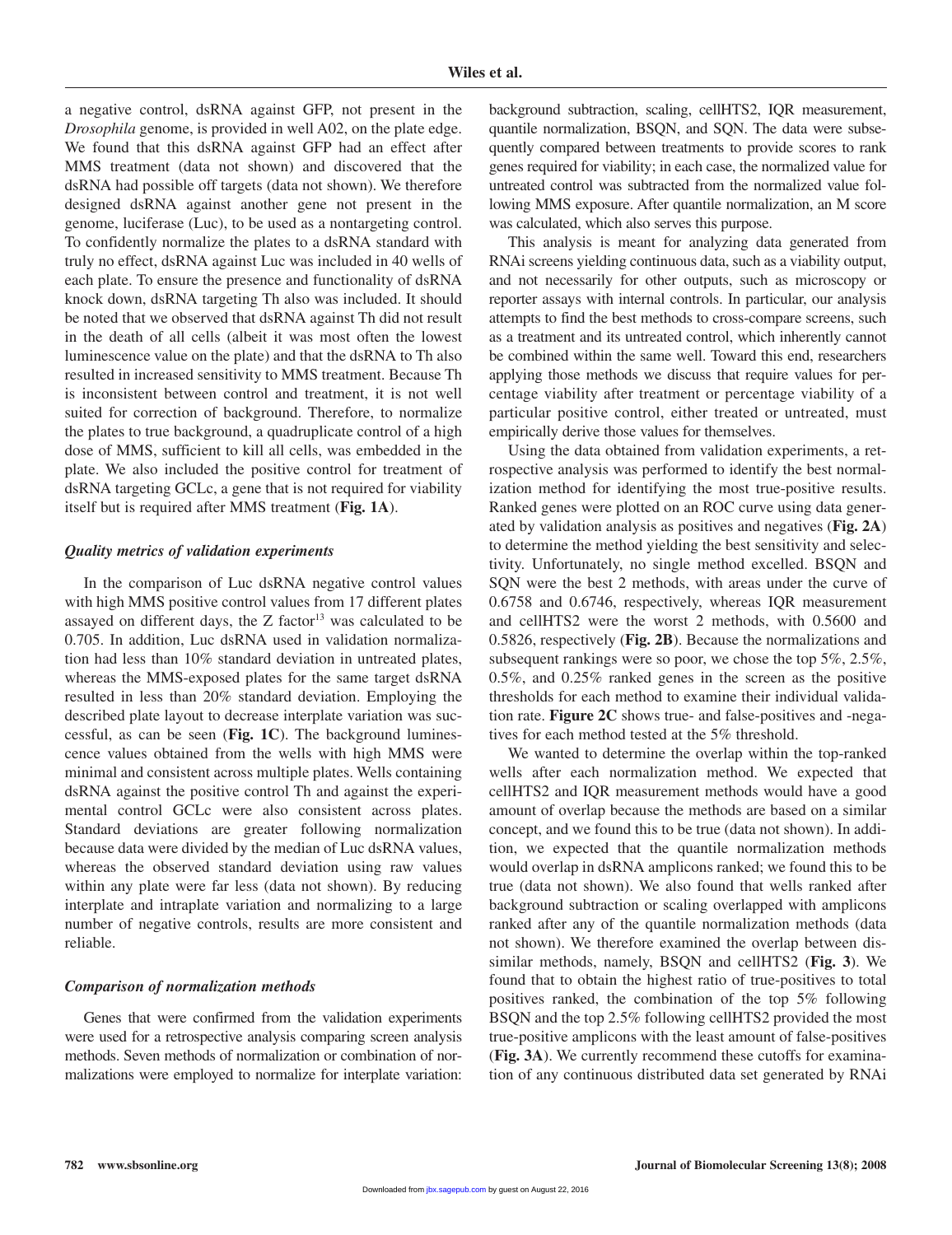

**FIG. 2.** Analysis of normalization methods. (**A**) Receiver operating characteristic (ROC) curves for the best (background subtraction, blue) and worst (cellHTS2, green, and interquartile range [IQR] measurement, red) normalization methods, both with (solid lines) and without (dashed lines) double-stranded (ds) RNA located in the outer edge of the screening plate. The reference line is indicated in black. (**B**) Area under the curves for each method tested, both with and without dsRNA located in the outer edge of the screening plate. (**C**) The number of true-negatives (TN, blue), false-positives (FP, red), false-negatives (green), and true-positives (orange) for each normalization method at thresholds of the top 5% ranked wells. Percentages of element are given.



**FIG. 3.** Comparisons between normalization methods. Venn diagrams representing the ratio of true-positives to total positives for (**A**) the top 5% ranked wells after background subtraction followed by quantile normalization and the top 2.5% ranked wells after cellHTS2 and (**B**) the top 0.5% after background subtraction followed by quantile normalization and the top 0.25% after cellHTS2. Total numbers of true- and falsepositives overlapping for each method are given to the right.

screens to encompass the most reliable data set for a systemslevel analysis. Alternatively, for a more selective study in which only a few, top-candidate genes are of interest, we advise using a higher stringency, combining the top 0.5% following BSQN and the top 0.25% following cellHTS2 (**Fig. 3B**).

We attempted to improve prediction by these normalization methods by examining the extent to which edge effects were having a negative impact on prediction. Indeed, ROC analysis indicates that by removing those genes represented in the wells at the outer edge of the 384-well plate from analysis, predictions